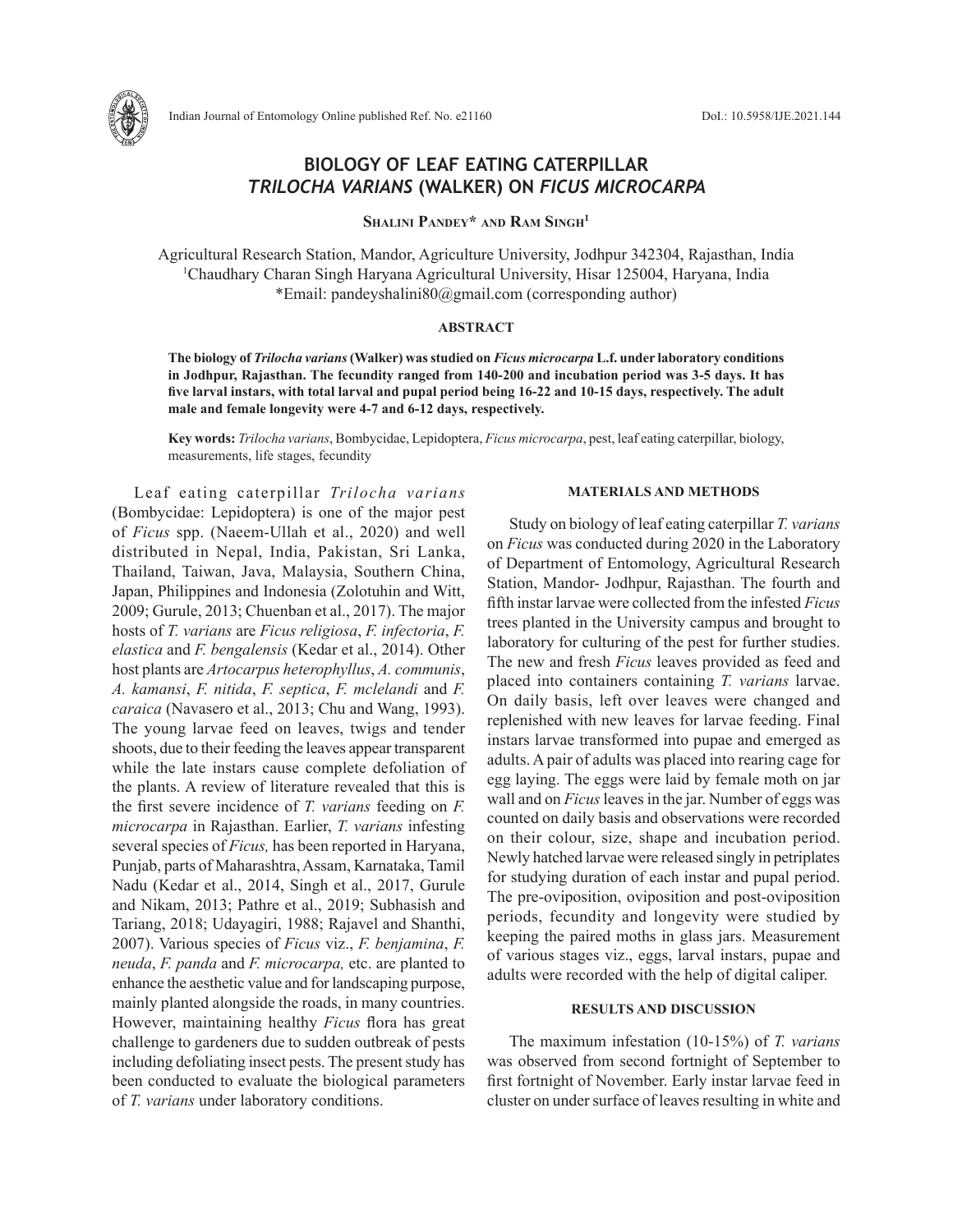papery patches on upper surface of leaves. Later instar larvae got dispersed and fed irregular portions from the leaf margins towards the midribs consuming all the leaves of a branch. When most of the leaves were eaten up, twigs died back and in extreme cases, the plants succumbed to death. Otherwise, the plants recovered and produced new flush. The biological parameters of *T. varians* were studied under laboratory conditions. The results indicated that adult female laid 163.00± 22.63 eggs in long rows touching each other and round flat in shape. The freshly laid eggs were pale yellow in colour while before hatching changed into black colour. These findings are in line with Rajavel and Shanthi (2007) and Daimon et al. (2012). The incubation period of eggs was  $4.30\pm 0.67$  days (Table 1). Similarly, Singh and Brar (2016) also observed that eggs hatched within 3-8 days. Egg width and thickness were measured  $0.82 \pm 0.18$  and  $0.49 \pm 0.11$  mm, respectively.

There were five larval instars and newly hatched larvae were brown in colour. After 24 hr, the colour of larvae changed to greyish white and remained same in colour up to fourth instar. The fifth instar larvae

were dull brown with greyish bands. A caudal horn was present on 8<sup>th</sup> abdominal segment of each larva. Similar findings were recorded by Daimon et al. (2012) and Singh and Brar (2016). Total larval duration was  $18.30\pm 2.00$  days. The body length of  $1<sup>st</sup>$ ,  $2<sup>nd</sup>$ ,  $3<sup>rd</sup>$ ,  $4<sup>th</sup>$  and  $5<sup>th</sup>$  larval instars was  $2.45 \pm 0.60$ ,  $4.63 \pm 0.73$ ,  $13.30 \pm 0.73$ 2.36,  $16.70 \pm 3.43$  and  $30.60 \pm 4.01$  mm, respectively (Table 2). The length and width of cocoon were 9.82± 1.66 and 4.96± 0.56, respectively. The male pupa had an average length of  $7.99 \pm 0.91$  and width of  $2.86 \pm 0.27$ mm while the female pupa had length of  $9.10 \pm 1.29$ and width of 3.83± 0.45 mm, respectively. Pupation took place in boat shaped silken cocoon. The colour of newly pupated larva was whitish yellow and changed into dark brown prior to adult emergence.

The present findings are in line with Rajavel and Shanthi (2007) and Daimon et al. (2012). Pupal stage lasted for  $11.70 \pm 1.57$  days (Table 1). The head, thorax and abdomen of adults were dark reddish brown. The forewings were pale reddish brown having curved waved line. The hind wings were greyish with reddish brown outer margins. Our findings are in line with the

|  | Table 1. Duration and morphometrics of life stages of T. varians on F. microcarpa |
|--|-----------------------------------------------------------------------------------|
|  |                                                                                   |

| Parameter                  |                 | $Mean* \pm SD$    |                                | Parameter                      |                               |                  | $Mean* \pm SD$     |  |
|----------------------------|-----------------|-------------------|--------------------------------|--------------------------------|-------------------------------|------------------|--------------------|--|
| Egg                        |                 |                   |                                | Pupa                           |                               |                  |                    |  |
| Incubation period (days)   |                 | $4.30 \pm 0.67$   |                                | Pupal period (days)            |                               |                  | $11.70 \pm 1.57$   |  |
|                            |                 |                   |                                | Adult                          |                               |                  |                    |  |
|                            |                 |                   |                                |                                | Pre-oviposition period (days) |                  | $2.30 \pm 4.80$    |  |
| Hatching $(\% )$           |                 | $68.00 \pm 10.33$ |                                | Oviposition period (days)      |                               |                  | $3.00 \pm 0.67$    |  |
| Larva                      |                 |                   |                                | Post-oviposition period (days) |                               |                  | $1.60 \pm 0.70$    |  |
| I instar (days)            |                 | $2.50 \pm 0.53$   |                                | Longevity                      |                               |                  |                    |  |
| II instar (days)           |                 |                   | $3.30 \pm 0.82$<br>Male (days) |                                | $5.50 \pm 0.85$               |                  |                    |  |
| III instar (days)          |                 | $3.20 \pm 0.79$   | Female (days)                  |                                | $9.30 \pm 2.00$               |                  |                    |  |
| IV instar (days)           |                 | $4.30 \pm 0.67$   |                                | Fecundity per female           |                               |                  | $163.00 \pm 22.63$ |  |
| V instar (days)            |                 | $5.00 \pm 0.67$   |                                | Total life cycle               |                               |                  |                    |  |
| Total larval period (days) |                 | $18.30 \pm 2.00$  |                                | Male (days)                    |                               |                  | $35.50 \pm 2.95$   |  |
|                            |                 |                   |                                | Female (days)                  |                               |                  | $39.30 \pm 3.97$   |  |
| Parameter (mm)             |                 | Larva             |                                |                                |                               |                  | Adult              |  |
|                            | First           | Second            | Third                          | Fourth                         | Fifth                         | Male             | Female             |  |
|                            |                 |                   |                                | Mean* $\pm$ SD                 |                               |                  |                    |  |
| Body length                | $2.45 \pm 0.60$ | $4.63 \pm 0.73$   | $\overline{13.30} \pm 2.36$    | $16.70 \pm 3.43$               | $30.60 \pm 4.01$              | $7.22 \pm 0.54$  | $8.88 \pm 0.65$    |  |
| Head capsule length        | $0.32 \pm 0.02$ | $0.48 \pm 0.14$   | $1.00 \pm 0.42$                | $1.62 \pm 0.28$                | $2.38 \pm 0.29$               |                  |                    |  |
| Head capsule width         | $0.34 \pm 0.06$ | $0.42 \pm 0.06$   | $1.00 \pm 0.17$                | $1.51 \pm 0.06$                | $2.12 \pm 0.13$               |                  |                    |  |
| Caudal horn                | $0.45 \pm 0.08$ | $1.20 \pm 0.32$   | $1.45 \pm 0.14$                | $2.20 \pm 0.13$                | $1.46 \pm 0.23$               |                  |                    |  |
| Antennal length            |                 |                   |                                |                                | $\overline{\phantom{a}}$      | $3.26 \pm 0.31$  | $2.53 \pm 0.57$    |  |
| Forewing length            |                 |                   |                                |                                | $\overline{\phantom{a}}$      | $6.80 \pm 1.23$  | $10.00 \pm 1.33$   |  |
| Forewing width             |                 |                   |                                |                                | $\overline{\phantom{a}}$      | $4.50 \pm 0.85$  | $5.10 \pm 0.88$    |  |
| Hindwing length            |                 |                   |                                |                                | $\overline{\phantom{a}}$      | $7.00 \pm 1.05$  | $7.40 \pm 0.52$    |  |
| Hindwing width             |                 |                   |                                |                                |                               | $4.40 \pm 0.70$  | $5.60 \pm 0.52$    |  |
| Wing span                  |                 |                   |                                |                                |                               | $15.00 \pm 1.76$ | $23.00 \pm 1.94$   |  |

 $*$  n=10